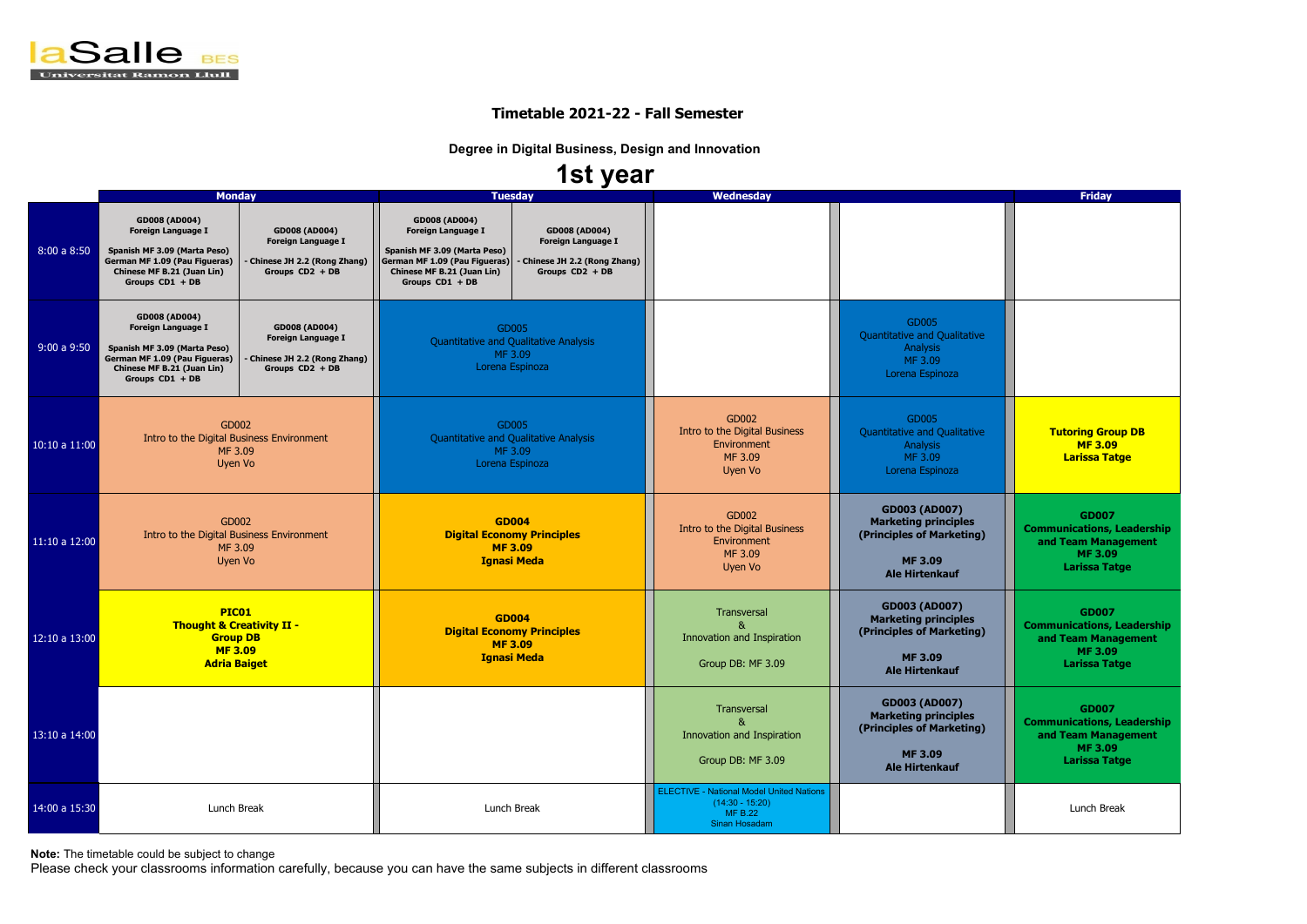**Note:** The timetable could be subject to change

|               |                                                                             |                                                                                                           | <u>—…… j oa.</u>                                                                                  |                                                                                                      |                                                                               |
|---------------|-----------------------------------------------------------------------------|-----------------------------------------------------------------------------------------------------------|---------------------------------------------------------------------------------------------------|------------------------------------------------------------------------------------------------------|-------------------------------------------------------------------------------|
|               | <b>Monday</b>                                                               | <b>Tuesday</b>                                                                                            | Wednesday                                                                                         | <b>Thursday</b>                                                                                      | <b>Friday</b>                                                                 |
| 8:00a8:50     | GD018<br><b>Business Model Design</b><br>MF 4.16                            | GD012<br>Managing by Design<br>MF 4.16                                                                    |                                                                                                   |                                                                                                      |                                                                               |
| 9:00a9:50     | GD018<br><b>Business Model Design</b><br>MF 4.16<br>Jordi Marti             | GD012<br>Managing by Design<br>MF 4.16<br>Marcela Arreaga                                                 | GD013 (AD505)<br><b>Online Marketing in Digital Business</b><br>MF 4.16<br><b>Ariadna Casasus</b> | GD016<br><b>Financing Technology-Based Projects</b><br>MF 4.16<br><b>Rafael Espinosa</b>             | GD020<br>Managing Emerging Technologies<br>MF 4.16<br>Jordi Marti             |
| 10:10 a 11:00 | GD018<br><b>Business Model Design</b><br>MF 4.16<br>Jordi Marti             | GD012<br>Managing by Design<br>MF 4.16<br>Marcela Arreaga                                                 | GD013 (AD505)<br><b>Online Marketing in Digital Business</b><br>MF 4.16<br><b>Ariadna Casasus</b> | GD016<br><b>Financing Technology-Based Projects</b><br>MF 4.16<br><b>Rafael Espinosa</b>             | GD020<br>Managing Emerging Technologies<br>MF 4.16<br>Jordi Marti             |
| 11:10 a 12:00 | GD018<br><b>Business Model Design</b><br>MF 4.16<br>Tutorial<br>Jordi Marti | GD012<br>Managing by Design<br>MF 4.16<br>Tutorial<br>Marcela Arreaga                                     | GD013 (AD505)<br><b>Online Marketing in Digital Business</b><br>MF 4.16<br><b>Ariadna Casasus</b> | GD016<br><b>Financing Technology-Based Projects</b><br>MF 4.16<br><b>Rafael Espinosa</b>             | GD020<br>Managing Emerging Technologies<br>MF 4.16<br>Jordi Marti             |
| 12:10 a 13:00 | GD022<br>Internship<br>MF 4.16<br>Jean Philippe Nadier                      | PIC02<br><b>Thought &amp; Creativity II -</b><br><b>Group DB</b><br><b>MF 4.16</b><br><b>Adria Baiget</b> | GD013 (AD505)<br><b>Online Marketing in Digital Business</b><br>MF 4.16<br>Tutorial               | GD016<br><b>Financing Technology-Based Projects</b><br>MF 4.16<br>Tutorial<br><b>Rafael Espinosa</b> | GD020<br>Managing Emerging Technologies<br>MF 4.16<br>Tutorial<br>Jordi Marti |
| 13:10a 14:00  | GD022<br>Internship<br>MF 4.16<br>Jean Philippe Nadier                      | <b>Tutorial Group DB</b><br><b>MF4.16</b><br><b>Montse Peñarroya</b>                                      |                                                                                                   |                                                                                                      |                                                                               |
| 14:00 a 15:30 | Lunch Break                                                                 | Lunch Break                                                                                               | <b>ELECTIVE - National Model United Nations</b><br>$(14:30 - 15:20)$<br>MF B.22<br>Sinan Hosadam  | Lunch Break                                                                                          | Lunch Break                                                                   |



### **Timetable 2021-22 - Fall Semester**

**Degree in Digital Business, Design and Innovation**

**2nd year**